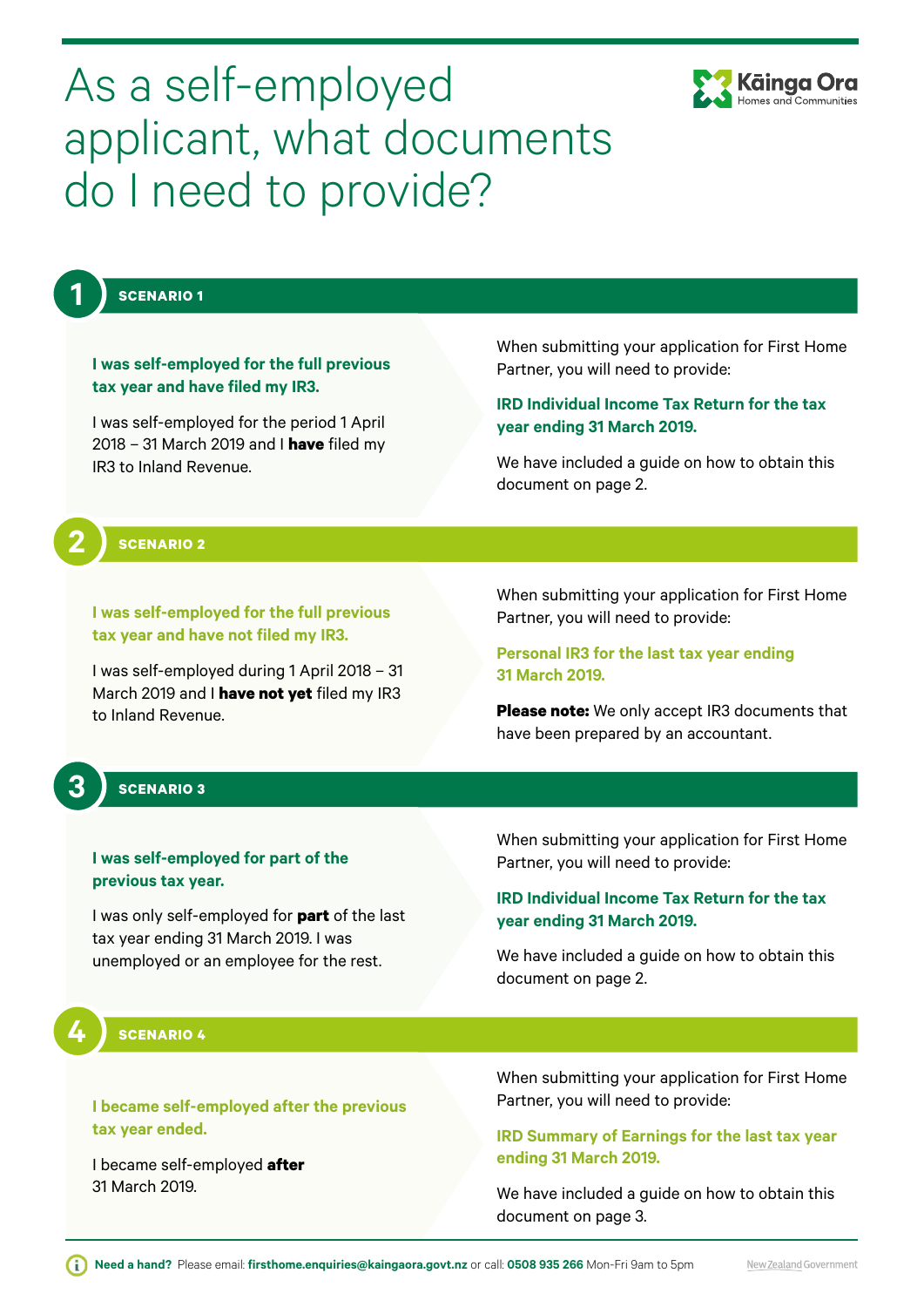# <span id="page-1-0"></span>Finding your IRD Individual Income Tax Return is easy



|                                         |                                                         |                                                         | About us Contact us News $\vee$   |                                   | Tax technical $\Box$ Tax policy $\Box$ International |
|-----------------------------------------|---------------------------------------------------------|---------------------------------------------------------|-----------------------------------|-----------------------------------|------------------------------------------------------|
|                                         |                                                         |                                                         |                                   |                                   |                                                      |
| <b>Inland Revenue</b><br>Te Tari Taake  |                                                         |                                                         |                                   | Register                          | $\bigoplus$ mylR login                               |
|                                         |                                                         |                                                         |                                   |                                   |                                                      |
| 凸                                       | <b>Individuals and families</b>                         | $\checkmark$                                            | <b>Business and organisations</b> | $\checkmark$                      | <b>Intermediaries and others</b>                     |
| Home                                    | Ngā tāngata me ngā whānau                               |                                                         | Ngā pakihi me ngā whakahaere      |                                   | Ngā takawaenga me ētahi atu                          |
| <b>Click</b>                            | Income tax                                              |                                                         |                                   |                                   |                                                      |
|                                         |                                                         |                                                         |                                   |                                   |                                                      |
| <b>Accounts</b><br><b>Submitted</b>     | <b>Correspondence</b>                                   | <b>Names and addresses</b><br>Logons                    |                                   |                                   |                                                      |
|                                         | $\sqrt{ }$ All accounts (tax types) that you can access |                                                         |                                   |                                   | View accounts >                                      |
| Income tax >                            |                                                         |                                                         |                                   |                                   |                                                      |
|                                         |                                                         |                                                         |                                   |                                   |                                                      |
|                                         |                                                         |                                                         |                                   |                                   |                                                      |
|                                         |                                                         |                                                         |                                   |                                   |                                                      |
|                                         |                                                         |                                                         |                                   |                                   |                                                      |
|                                         |                                                         |                                                         |                                   |                                   |                                                      |
|                                         |                                                         | Review payment/return information                       |                                   |                                   |                                                      |
|                                         |                                                         |                                                         |                                   |                                   |                                                      |
|                                         |                                                         |                                                         |                                   |                                   |                                                      |
| <b>Customer</b>                         |                                                         | <b>Account alerts</b>                                   |                                   | I want to                         |                                                      |
|                                         |                                                         | <b>A</b> Pay balance                                    |                                   | Make a payment                    |                                                      |
| Income tax<br><b>Account</b>            |                                                         |                                                         |                                   | Review payment/return information |                                                      |
| <b>Click</b><br>$Home$ > Income tax     |                                                         |                                                         |                                   | Opt-in to carry-back loss         |                                                      |
|                                         |                                                         |                                                         |                                   | Tailored tax application          |                                                      |
|                                         |                                                         |                                                         |                                   |                                   | More >                                               |
| <b>Filed</b>                            |                                                         | for the period of 31-Mar-2019                           |                                   |                                   |                                                      |
|                                         |                                                         |                                                         |                                   |                                   |                                                      |
|                                         |                                                         | Vse this field to filter by keywords, dates, or numbers |                                   |                                   |                                                      |
| <b>Status</b>                           | Period                                                  | Return                                                  |                                   |                                   |                                                      |
| File return                             | 31-Mar-2020                                             | Income tax return                                       |                                   |                                   |                                                      |
| <b>Click</b><br><b>Returns</b><br>Filed | 31-Mar-2019                                             | Income tax return                                       |                                   |                                   |                                                      |